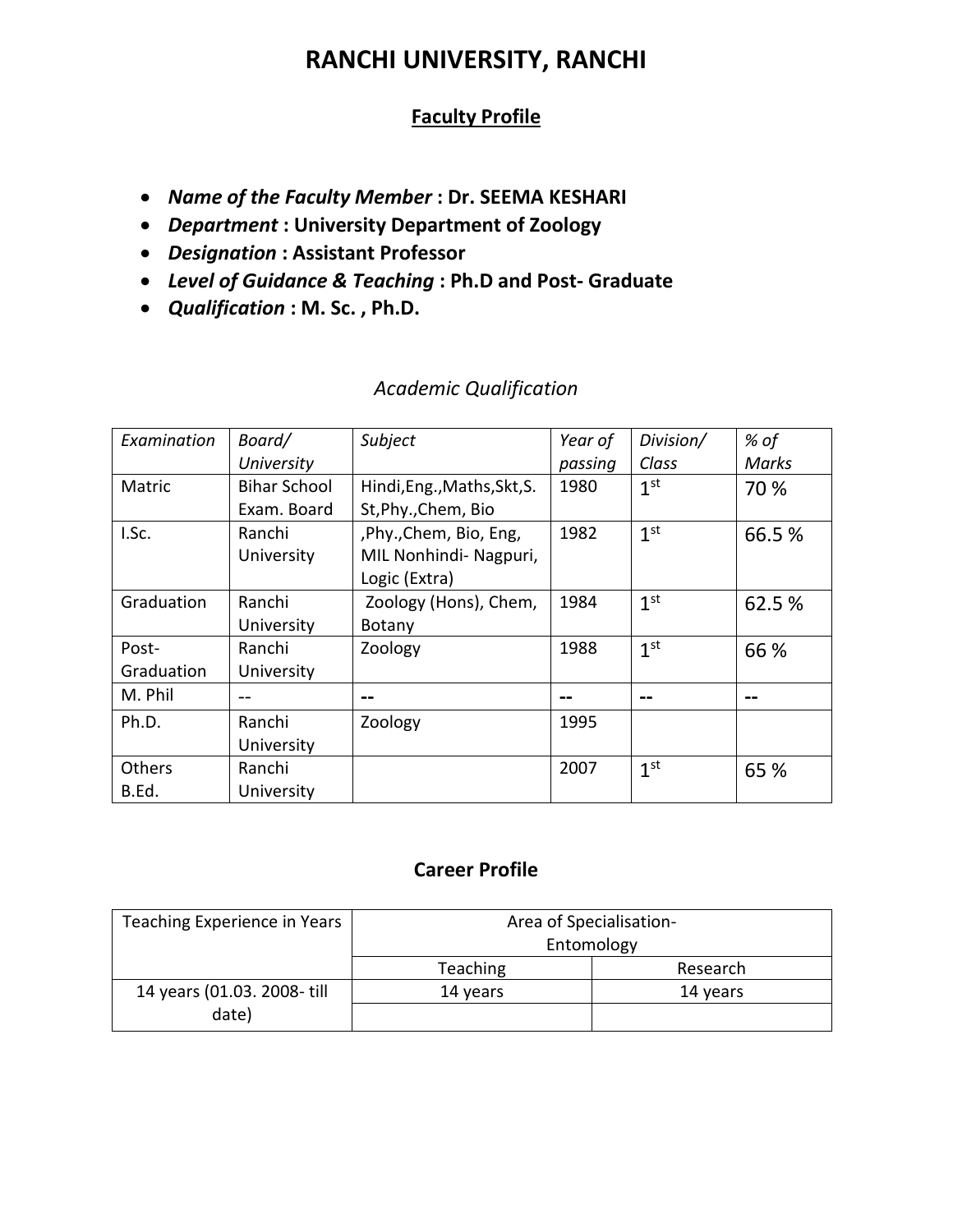| S.No.          | Name of Research<br>Scholar        | Registration<br>No.<br>And Date | Topic of Research Work                                                                                                                                                                                                        | <b>Present Status(</b><br>No. of Ph.D<br>Awarded<br>/Ongoing) |
|----------------|------------------------------------|---------------------------------|-------------------------------------------------------------------------------------------------------------------------------------------------------------------------------------------------------------------------------|---------------------------------------------------------------|
| $\mathbf{1}$   | <b>INDU MAHTO</b>                  | 20.1.2015                       | Studies on distribution,<br>Abundance and Richness of<br>some Heteropteran insects<br>of Ranchi, Jharkhand                                                                                                                    | <b>Thesis</b><br>submitted<br>Jan.2021                        |
| $\overline{2}$ | <b>SILVA KANTA</b><br><b>LAKRA</b> | 24.09.2019                      | A comparative Biodiversity<br>study of some Aquatic<br>Hemipteran inhabiting some<br>ponds of Ranchi, Jharkhand                                                                                                               | Ongoing                                                       |
| 3              | <b>DIPTI LATA</b>                  | 24.09.2019                      | A comparative study on<br>Biodiversity of some<br>Aquatic Coleopteran of two<br>water bodies of Ranchi,<br>Jharkhand                                                                                                          | Ongoing                                                       |
| 4              | <b>RASHIKA</b><br><b>AGRAWAL</b>   | 19.02.21                        | : Comparative study on the<br>Antimicrobial activity,<br>Antioxidant Potential and<br>Food preservative effect of<br>Chitosan extracted from<br>shell of crab (Sartoriana<br>spinigera) and mushroom (<br>Termitomyces heimii | Ongoing                                                       |
| 5              | <b>RAKHI KUMARI</b>                | 09.12.21                        | Insecticidal efficacy of<br>Nanoparticles Zinc Oxide<br>against Legume (Gram)<br>Beetle-Callosobruchus<br>maculatus (F) Coleoptera :<br>Bruchidae under laboratory<br>conditions.                                             | Ongoing                                                       |
| 6              | PURVA MANDAL                       | 09.12.21                        | Entomotoxic effect of Zinc<br>Oxide Nanoparticles against<br>Sitophilus oryzae(L)<br>(Coleoptera: Curculionidae)<br>under laboratory conditions.                                                                              | Ongoing                                                       |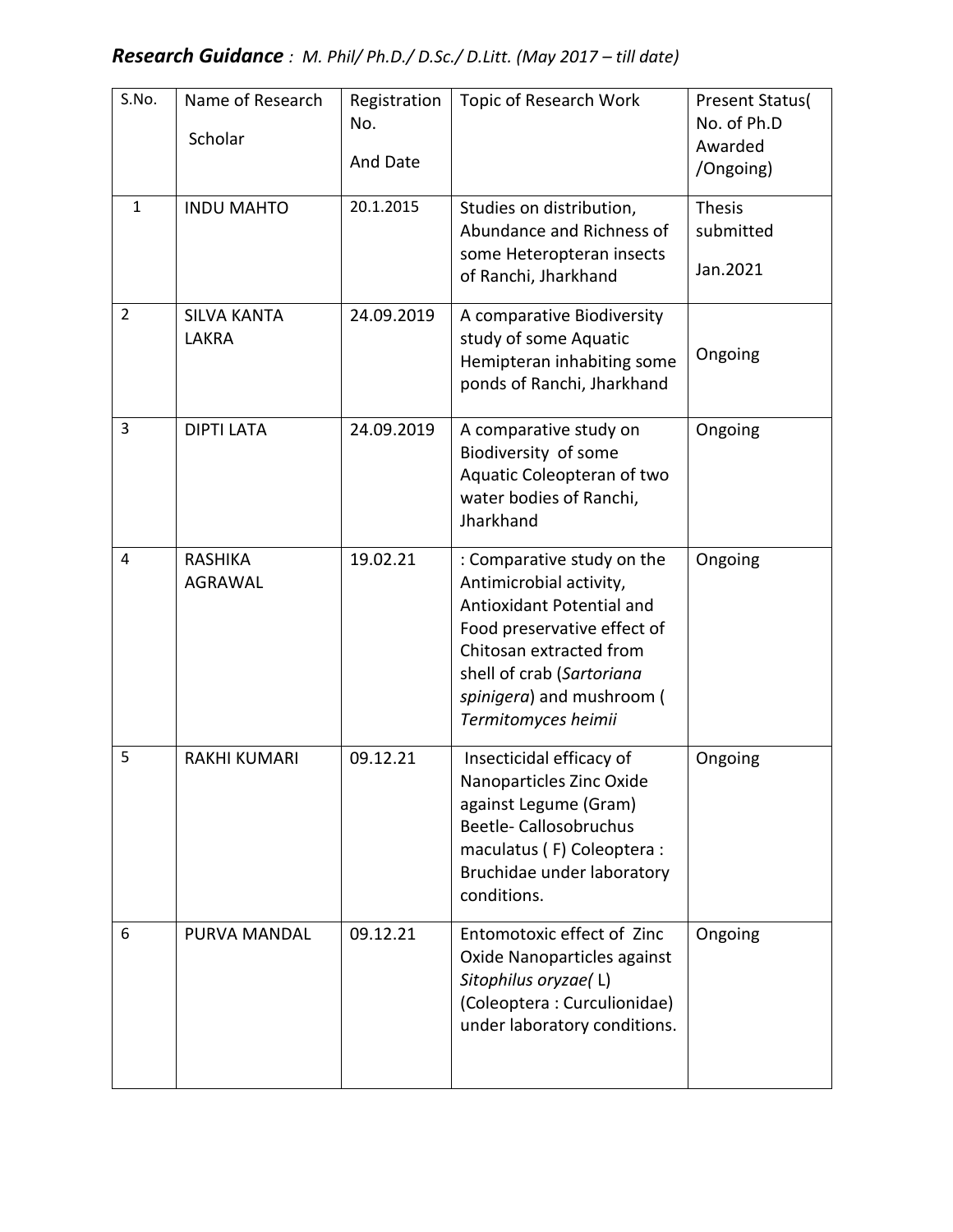Number of research papers published in Journals/ Periodical ( May 2017 to till date)

| Sr.<br>No.     | Title with page No.                                                                                                                                                                                            | <b>ISSN</b>   | Name of Journal                                            | Date<br>οf<br>Publicatio<br>n |
|----------------|----------------------------------------------------------------------------------------------------------------------------------------------------------------------------------------------------------------|---------------|------------------------------------------------------------|-------------------------------|
| $\mathbf{1}$   | A study of life cycle of vegetable<br>pests in Ranchi<br>Vol 17, Issue 2, page 311-317                                                                                                                         | 0973-<br>130  | International<br>Journal of Agri.<br>Science               | <b>June 2021</b>              |
| $\overline{2}$ | Aquatic Hemipteran Biodiversity of<br>Ranchi region of Jharkhand, Vol 16<br>$(1)$ pp 29-32                                                                                                                     | 0973-<br>7057 | Biospectra                                                 | 2021                          |
| 3              | Variation in population density of<br>aquatic Coleopteran in a freshwater<br>body of Ranchi district of Jharkhand<br>with special reference to pH,<br>temperature and dissolved oxygen,<br>Vol 16 (1) pp 33-36 | 0973-<br>7057 | <b>Biospectra</b>                                          | 2021                          |
| 4              | of<br>Reduvidae<br>Six<br>records<br>(Hemiptera: Heteroptera) from<br>Ranchi ,Jharkhand Vol. 15(1) pp<br>133-138                                                                                               | 0973-<br>7057 | <b>Biospectra</b>                                          | 2020                          |
| 5              | diversity<br>of<br>Distributio<br>and<br>(Hemiptera<br>Pentatomidae<br>:Heteroptera) in Ranchi, Jharkhand<br>Vol 12 (2) pp 25-30                                                                               | 0973-<br>7057 | <b>Biospectra</b>                                          | 2017<br>June                  |
| 6              | Studies on species Diversity of<br>Coreidae (Heteroptera) ) from<br>Ranchi , Jharkhand vol 5&6 pp 145-<br>147                                                                                                  | 2319-<br>4227 | rujost                                                     | 2021                          |
| $\overline{7}$ | Study<br>aquatic<br><b>Beetles</b><br>on<br>in<br>freshwater ecosystems<br>Vol 3(1) pp 28-31                                                                                                                   | 2581-<br>9380 | Oxford<br><b>The</b><br>Journal of Science<br>and Research | 2020                          |
| 8              | Diversity of Aquatic Hemipterans<br>and othe aquatic insects in Rims<br>Talab, Ranchi during pre-monsoon<br>season Vol 3(1) pp 32-35                                                                           | 2581-<br>9380 | Oxford<br><b>The</b><br>Journal of Science<br>and Research | 2020                          |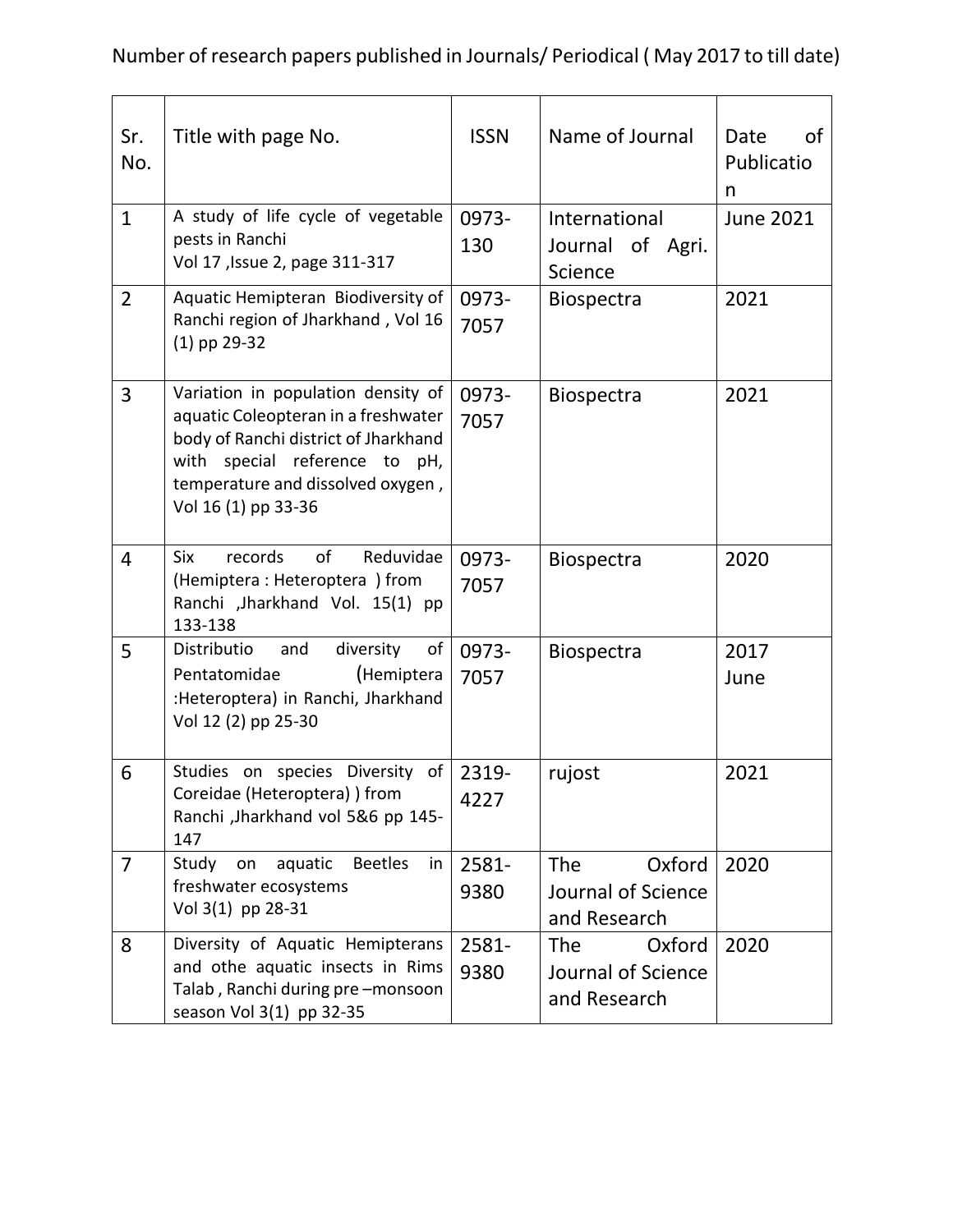## No of Seminars/ Conferences / Workshop attended/ Organised *(May 2017 – till date*)

| S.No           | Seminars/Conferences                                                                                                              | of<br>Date<br>Participation | National/International      |
|----------------|-----------------------------------------------------------------------------------------------------------------------------------|-----------------------------|-----------------------------|
| $\mathbf{1}$   | Cancer Immunotherapy: Experimental<br>Model and Approaches                                                                        | 02.04.2022                  | International<br>Conference |
| $\mathbf{1}$   | Wildlife conservation in India : A<br>Sustainable approach                                                                        | 1-2 February, 2022          | National E- Conference      |
| $\overline{2}$ | Emerging Bioscience Research for<br>Rural and Urban Development                                                                   | 21-22 Dec.2021              | International<br>Conference |
| $\overline{3}$ | Establishing new teaching learning<br>skills and methodologies amidst Covid-<br>19 Pandemic                                       | 27.10.2020                  | National webinar            |
| $\overline{4}$ | Advances in Plant and animal disease<br>protection : A step towards Biological<br>control                                         | 20.10.2020                  | National webinar            |
| 5              | Multidisciplinary<br>innovations<br>in<br>Science and Technology                                                                  | 19 - 20 sept. 2020          | International               |
| 6              | Webijnar on Climate change                                                                                                        | 31-8-2020                   | National                    |
| $\overline{7}$ | Workshop in Life Science                                                                                                          | 21 -25 January,<br>2019     | National                    |
| 8              | <b>Chairing</b> a session during HARMONY                                                                                          | 30.10.12018                 | <b>National</b>             |
| 9              | Global Scenario of life<br>Science,<br>Medical<br>Agriculture, Nursing and<br>Research for the Welfare of Rural and<br>Urban Folk | $03 - 05$ Dec. 2017         | International               |

### **No. of** *FIP/ Refresher Course/ Summer Training* **Attended/ Organised** *(May2017– till date* **)**

| Type of Course                      | Date       | Period    | Venue              |
|-------------------------------------|------------|-----------|--------------------|
| Refresher Course in $ 01.09.2020$ - |            | Two weeks | UGC- HRDC Ranchi   |
| Life Science                        | 14.09.2020 |           | University, Ranchi |

*Any other Academic, administrative and socially relevant contributions/ Consultancy & awards*:

### *Administrative Responsibilities***:-**

| Responsibility            |                         | Year                  | Faculty                  | Given By          |
|---------------------------|-------------------------|-----------------------|--------------------------|-------------------|
| <b>NSS</b>                | Programme               | 2017-2018 (June)      |                          | Ranchi University |
| Officer,                  | <b>R.L.S.Y.</b>         |                       |                          |                   |
| College                   |                         |                       |                          |                   |
| <b>NSS</b>                | Programme               | 2018 (July-till date) |                          | Ranchi University |
|                           | Officer, Univ. Dept. of |                       |                          |                   |
| Zoology, R.U., Ranchi     |                         |                       |                          |                   |
| <b>Course Coordinator</b> |                         | Nov. 2019- Nov. 2021  | Environmental            | Ranchi University |
|                           |                         |                       | 0f<br>Dept.<br>Science,( |                   |
|                           |                         |                       | Zoology), R.U., Ranchi   |                   |